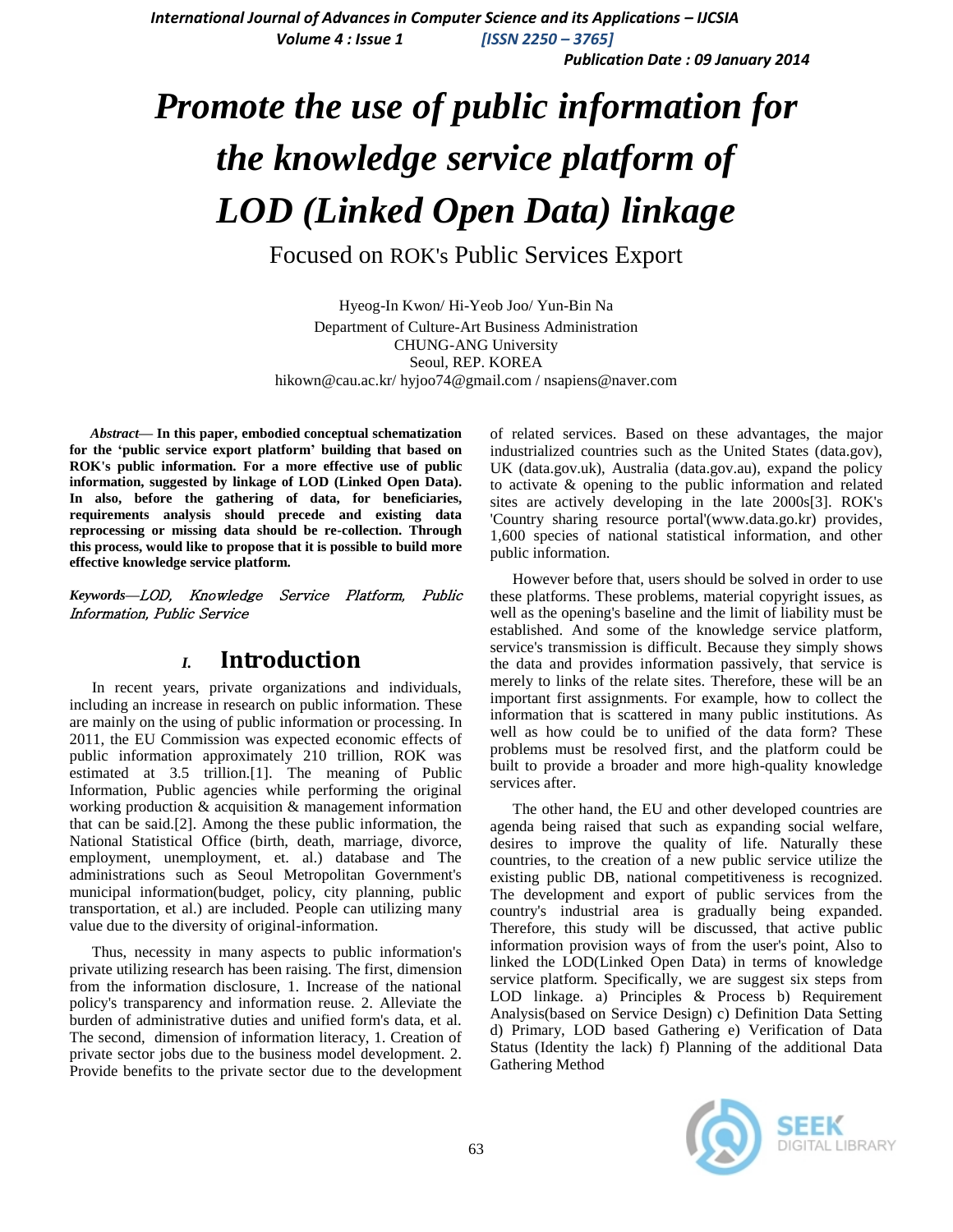*Publication Date : 09 January 2014*

# **II. Theoretical background and Previous research**

# *A. Public Information and Public Service*

What is the reason the world who wish to develop a public information? It is because the use of public information, led to the provision of public services. Public services mean, the production or supply of government services, and goods and services provided for the benefit of the communities, which these are concept that encompasses. (Sharp, 1990)[4]. Similarly, in ROK also, public services is administration, transportation, public safety, medical and related services for the public. Consumer's requirements and IT and infrastructure are expanding the target and coverage due to the advancements. Mostly ROK's industry is rely more on manufacturing business and increasing by the deficit from in the service sector. Therefore, requires the overall development of the services sector and particularly for the development of the public service sector, the development of the related platforms and services is urgently needed.

In addition, the various effects occurs in the private sector, if you can take advantage of each year the accumulative public information. For example, creating a new business model or budgeted appropriation can be reduced. You may even export to E-Government, as well as the efficiency of the administration management be improved through these Knowledge service platform. In this regard, Tim Berners-Lee (2009) [5] is based on the concept of LGD (Linked Government Data) insists on the necessity of spreading Public Information, and around the world are rushing introduction of the E-Government. The portal of online the civil petition, 'Civil Petition 24hour' (www.egov.go.kr) operates in ROK, where the cadastre, local tax payment proof, copy of resident registration, certificate of family relationship, car registration, including 5,000 species of civil petition info, 3,000 species of Internet civil petition appeals and 1,200 kinds of civil documents, regardless of time and place are provided.

# *B. Knowledge Service Platform*

The service platform means, the application services are delivered tools or frameworks, business models, and most consists of items such as application and Web service creation and execution, and environmental management system[6]. The service export platform means, a tailored Web service export strategy and including Data Source (Knowledge DB, Stats et al.), Data Ontology, visualization, Algorithm / Simulator, Library, Profiling / Domain. Such knowledge service platform is to provide the knowledge and information you want, Also at the level of platform's self analysis & Delivery, and In terms of user the platform can be configured to provide by the delivery to use a tool. About main agent and role of the knowledge service platform for ROK's Public Services exports, Figure 1 is schematized.



#### Figure 1. R&R for Public Services Platform in the ROK

# *C. Linked of Data*

LOD means, the Semantic Web as a way to implement more specifically and RESTful protocol using the RDF format of the data at each site on the Internet that provide structured data, as well as pursuing the Data Web means[7]. Meanwhile, these Public Territory, the management system and the type of Data that is generated is difference because most of the roles and responsibilities that fixed by the laws and institutions. Each agency's data form has not been unified, so that is in order to take advantage of Public Information therefore first this standardization work should be enforced. Such work, eventually go back to the responsibility of the application developer, which means unnecessary additional development cost and effort [8]. In the new Knowledge service platform, on the other hand, the National Statistics DB and enterprise networking, such as cooperation and building requirements, ontology that interconnects through LOD can be utilized. W3C Linked Data projects, in connection with the utilization of ontology, in order the publication of ontologies and to the principles of the approach proposed and many ontologies such as FOAF, DBPedia, DBLP their interconnection is already being used[9]. As ROK's representative LOD Best Practices, 'National DB Pedia'(lod.data.go.kr) with respect to public information in 24Data sets and 50,184 Resources are provided[10].

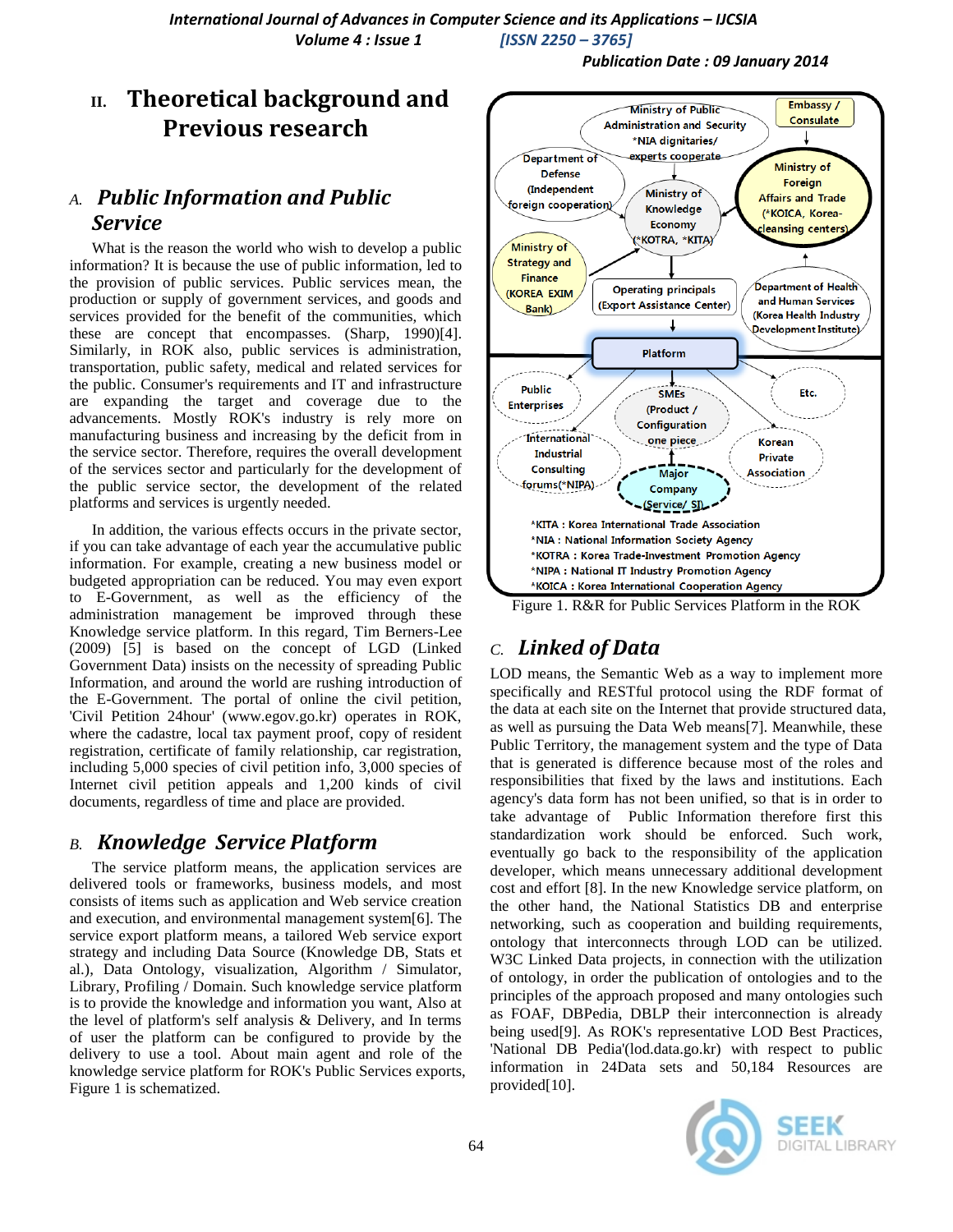# **III. LOD Development Process in the Knowledge Service Platform**

## *A. Knowledge Service Platform*

Knowledge service platform to create new value through linking different areas of expertise, these services will be built and operated like Figure 2. Therefore, the knowledge DB and Library building is essential for in order to provide an ontology-based service. The old portal's all data has created by greater burden of time and cost. But if you take advantage of LOD, through linkages with existing DB can reduce the time and cost, as well as gradually to expand search of the data being transferred, with open to Information the institutions will be increased, and based on the LOD like stakeholder net in that the requested service will be made an excellence environment.



Figure 2. Public Services are Expected Export Platform

# *B.* Data

• Principles & Process

Typically, fundamental data flow and procedures are required, for the to implement LOD. W3C, following The Linked Data Principles are presented[11]. 1.Use URIs as names for things. 2.Use HTTP URIs so that people can look up those names. 3.When someone looks up a URI, provide useful RDF information. 4.Include RDF statements that link to other URIs so that they can discover related things. Given this, in the public service export platform as Figure 3 principle applies.



*Publication Date : 09 January 2014*

Figure 3. Data principles to be applied to the platform



the principles of the platform

### Requirement Analysis(based on Service Design)

Extensivity of the data that is retrieved through the LOD, so public services export platform is you need to define more that compressed as data with range and properties. This service beneficiaries' requirements analysis then reflect as the platform, it is possible. So there are several ways how they can be applied in this case, these are FGI(Focus Group Interview), surveys, individual interviews and so on. The most important thing is to solve the problem related and provide the necessary data from the perspective of corporate like beneficiaries substantially. For instance, first analyzes the possibility of donor funding and national issues (such as war, disaster, public safety, et al..) and can be drawn from the list of candidate services. Subsequently, make portfolio through a matrix configuration and thereby support decision making and to create a procedure that experts in the field to advise.

Define Data Set

ROK's ODA bidding list consist of as next items. 'High Rank" : Bidding in progress, Bidding nomination (private contract), My bidding status, My status notification, My tryout, My auction results, Bid results / "Low Rank" : Selection, public announcement number, My bid breakdown. public announcement Date, Application deadline, Contract method, Progress, Register, Announcement No. / "Subsection" : Overview of Bidding, Correction announcement, Conditions of Contract, Bidding proceeds order, Announcements General / "More Details" :

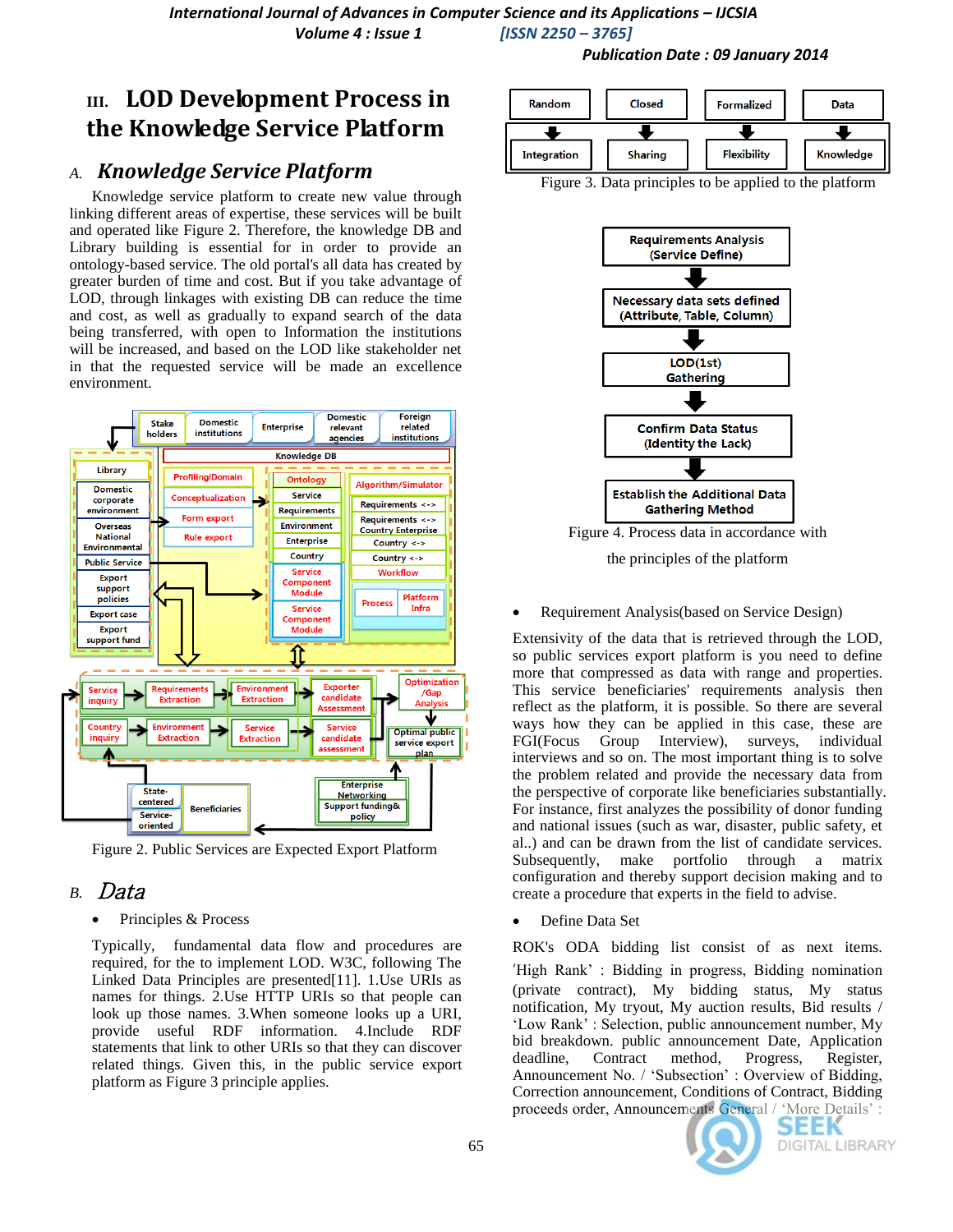## *International Journal of Advances in Computer Science and its Applications – IJCSIA Volume 4 : Issue 1 [ISSN 2250 – 3765]*

Bidding numbers, Announcement Date, Bidding Subject, Service range, Contract method, Sold methods, Whether co supply obligations, Bid deposit payment for, Bidding eligibility, Whether international bidding, Bid presentation place, Correction Announcement reasons, Liquidated Damages, Flaw Performance Bond, Contract deposit, Bid statement times pause, Application Form - Submission Period, Bid submission period, Wicket pause, and so on.(KOICA EBID)[12]. So, on these a lot bidding list's Countries and Public sector that if categorize according by segmentation with the results of the analysis of the requirements, that can be easier and faster for them to choose the information they need.

1st LOD based Gathering

Services through a needs analysis to be done, Made the final dataset again through it that Since, current linked data will perform the procedure that in order to secure real. This includes the contents of the selected DB schema analysis, ontology development (schema design), the URI naming, RDF triple conversion and implementation of the data on the basis of the RDF, RDF standardized 'Ontology / Vocabulary' to comply shall[13].

Confirm Data Status(Missing Check)

First, need data collected depending on the requirements then have to required to find information that is not secured through the LOD's linking. These procedures are among the many elements that comprise a knowledge service platform, the target library and knowledge DB, an ontology-based decision support structure or proposed structure of the necessary information and enforcement appointed design. Accordingly, have to determine whether missing information is necessary antecedent .

Establish additional Data Gathering Methods

It must be basically responsible for the operating platform of the 'Public Services Export Assistance Center', and conducted by the user feedback to improve the quality of the data. Links and server errors, the errors of the original information et al. is continuously modified. If Nevertheless the missing data is found, must receive permission from the agency, which is expected to keep this information open. At this time, you ensure proper cooperation with the appropriate agencies, or lack of information, promoting the re-structuring of the existing data and can increase utilization.

## *C. Expected Outcomes*

To the final calculated results, Service aspects and managerial aspects of Public Services Export Platform, the functions are separated. Services in terms of public agencies, public corporations, and other large enterprises is registered as a service provider. Service users, large corporations, small businesses, and private associations and individuals, and so on depending on Managerial aspect, with respect to the platform operating can look directly Management (Export Assistance Center opened) and indirect management(Public information governance building).

| <b>Existing Approach</b><br>of LOD |                                | <b>Proposed Approach for Knowledge</b><br><b>Service Platform of LOD</b> |                                |
|------------------------------------|--------------------------------|--------------------------------------------------------------------------|--------------------------------|
| Association<br>DB 1,2              | Around Keywords<br>Retrieval   | Requirement<br>Analysis                                                  | Association<br>DB <sub>1</sub> |
| Around Keywords<br>Retrieval       | Explore<br>Meaningful          |                                                                          | Association<br>DB <sub>2</sub> |
| Explore<br>Meaningful              | Core Data<br>Acquisition       | Association<br>DB <sub>1</sub><br>Association<br>DB <sub>2</sub>         | Core keywords<br>Retrieval     |
|                                    | Peripheral Data<br>Acquisition | Core keywords<br>Retrieval                                               | Core Data<br>Acquisition       |

Table I. Concept provides a way of hanged data

## *D. Conclusion*

In summary, if based on the LOD's Knowledge Service Platform, which had great significance in terms that can be utilized effectively than the existing DB's passive and widespread. New information providers will be involved based on the new platform, depending on the advantage of being able to access the data they already collected. In addition, prohibit generating indiscriminate of data that in order to avoid duplicate investment and build the data and reduction of storage costs, and come into being as new business models that take advantage of the public information. Besides, is expected to increase the accessibility of the data, as well as ease of data management(the using of a standardized form) and so on.

## *References*

- [1] ZdnetKorea(http://www.zdnet.co.kr/news/news\_view.asp?artice\_id=201 20922121250&type=det) 2013, unpublished.
- [2] Sharp, E. B. "Urban politics and administration : From Service Delivery to Economic Development", New York & London : Longman, 1990.
- [3] Florian Bauer, Martin Kaltenböck, Linked Open Data : The Essentials A Quick Start Guide for Decision Makers, edition mono/monochrom, Vienna, Austria, 2012, p. 13.
- [4] Korea Database Agency, "Public information and private utilization guidelines", 2010, p.6.
- [5] Tim Berners-Lee, http://www.w3.org/DesignIssues/GovData.html, 2009, unpublished.
- [6] Park, Jong-Man, Choi, Byung-Joon, Um, Tae-Won, "Study on the direction of the development of an open service platform", The Korean Institute of Information Technology, 2012, p. 51.
- [7] Hyun-Jung Yi, Young-Joon Nam, "A study on designing guidelines for Linked Open Data organization of national databases", Korean Society for Information Management, 2012. p. 64.
- [8] Chungrim Kim, Yongjin Kwon, Jaehui Park, Sang-goo Lee, "Semantic data cloud : A framework for distributing public data using semantic technology", The Korean Institute of Information Scientists and Engineers, 2010, vol.37, no.2, p. 1.
- [9] Pyung Kim, Taehong Kim, Hanmin Jung, Won-Kyung Sungp, URI Management Service for Connectiong to Linked Data, 2011, p. 1.



### *Publication Date : 09 January 2014*